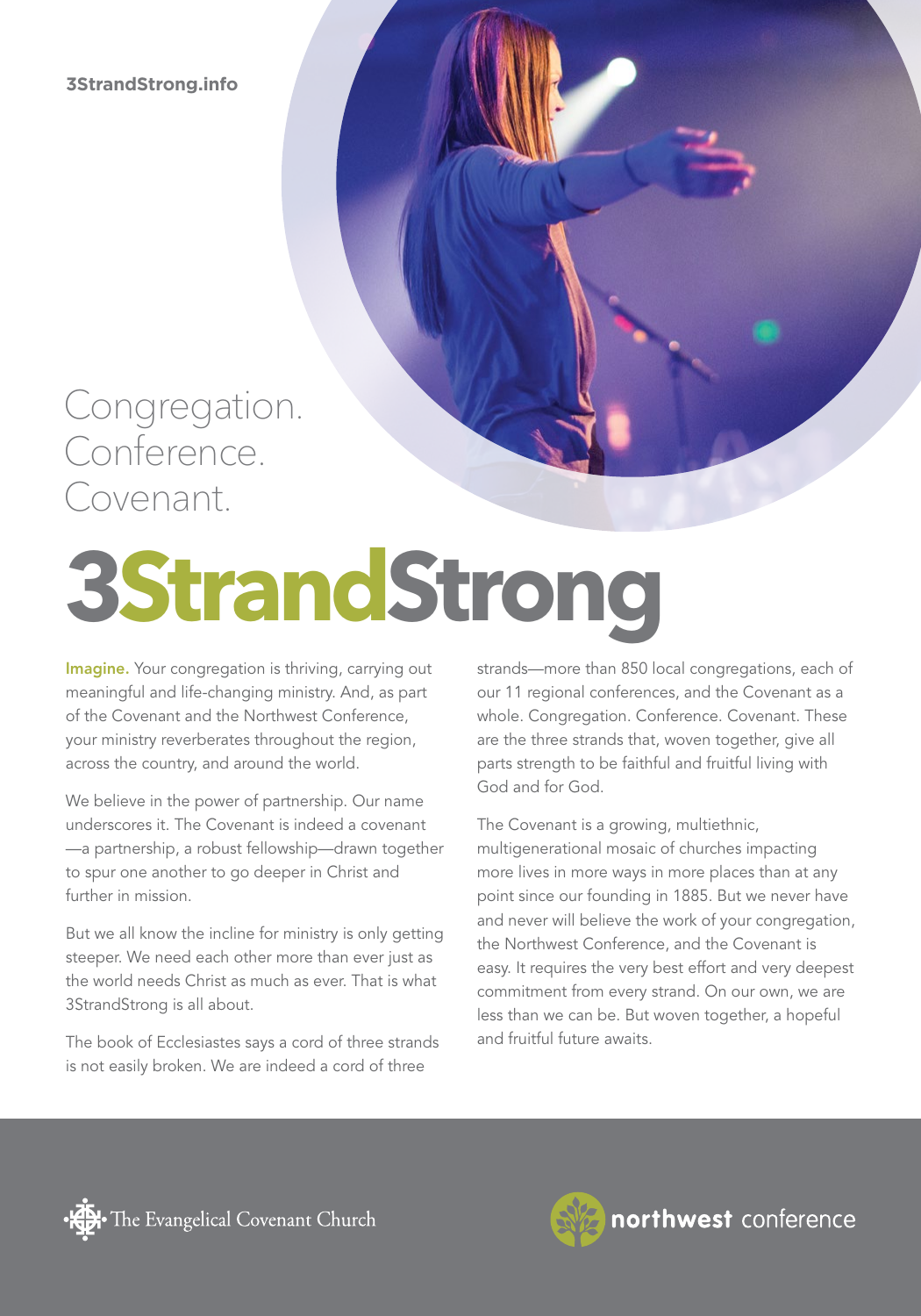**3StrandStrong.info**

## The **Opportunity**

The overarching mission of the Covenant is to partner together to see more disciples among more populations in a more caring and just world. To accomplish that, we pursue five mission priorities: start and strengthen churches, make and deepen disciples, develop leaders, love mercy do justice, and serve globally. In the Northwest Conference, we give particular attention to congregational vitality, church planting, and children, youth, and family ministries.

*We believe the local church is God's basic strategy for reaching the world. And so the aim of the Northwest Conference and Covenant is clear—to serve our churches and unite our churches in service together.*





GARY WALTER President

MARK STROMBERG Superintendent



### You help us serve every church, including your own, through:

- Vitality resources to evaluate and plan for a healthy, missional future
- Clergy who are continually growing as competent servant leaders
- Events and resources for the discipleship of children, youth, and adults
- Resources and training for impacting your community through evangelism and community transformation

### You help us unite every church in service together, including your own, through:

- International partnerships in 40 countries around the world, where we work alongside national leaders to advance our shared mission priorities globally
- Church planting throughout the United States and Canada
- Community transformation ministries in affordable housing, medical clinics, immigration services, senior housing, and group homes for adults with developmental disabilities
- Impactful ministry through the mission of Minnehaha Academy and our 5 NWC Bible camps

### As a result of this partnership, in the next five years we envision:

- Sending 50 new missionaries
- 125 new congregations in the United States and Canada, of which 25 will be in our conference
- 50,000 new followers of Christ, of which 10,000 will be in our conference
- 125 neighborhood transformation initiatives in local churches and communities
- Consultation to navigate important processes such as pastoral searches
- Practical resources for church management
- Employee benefit programs
- Loan programs for land and facility projects



- 500 newly credentialed clergy
- Every congregation walking toward a healthy, missional future
- Every pastor engaged in personal and professional pathways of healthy missional leadership
- Every lay leader resourced with accessible materials and training events